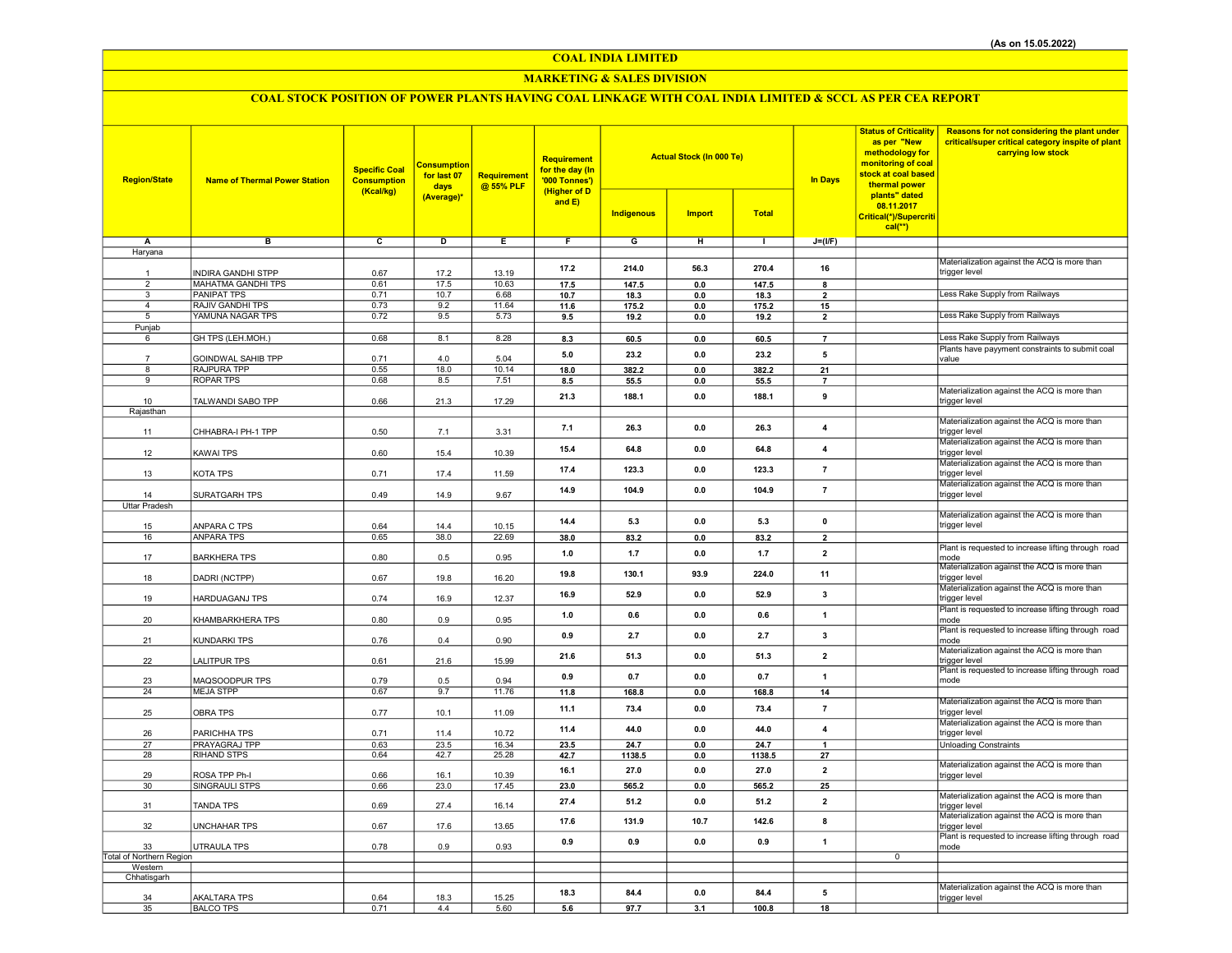#### COAL INDIA LIMITED

## MARKETING & SALES DIVISION

## COAL STOCK POSITION OF POWER PLANTS HAVING COAL LINKAGE WITH COAL INDIA LIMITED & SCCL AS PER CEA REPORT

| <b>Region/State</b> | <b>Name of Thermal Power Station</b>       | <b>Specific Coal</b><br><b>Consumption</b><br>(Kcal/kg) | <b>Consumption</b><br>for last 07<br>days<br>(Average)* | <b>Requirement</b><br>@ 55% PLF | <b>Requirement</b><br>for the day (In<br>'000 Tonnes')<br>(Higher of D<br>and E) | <b>Indigenous</b> | <b>Actual Stock (In 000 Te)</b><br><b>Import</b> | <b>Total</b>   | <b>In Days</b>          | <b>Status of Criticality</b><br>as per "New<br>methodology for<br>monitoring of coal<br>stock at coal based<br>thermal power<br>plants" dated<br>08.11.2017<br>Critical(*)/Supercriti<br>$cal$ <sup>**</sup> ) | Reasons for not considering the plant under<br>critical/super critical category inspite of plant<br>carrying low stock |
|---------------------|--------------------------------------------|---------------------------------------------------------|---------------------------------------------------------|---------------------------------|----------------------------------------------------------------------------------|-------------------|--------------------------------------------------|----------------|-------------------------|----------------------------------------------------------------------------------------------------------------------------------------------------------------------------------------------------------------|------------------------------------------------------------------------------------------------------------------------|
| А                   | в                                          | $\overline{c}$                                          | D                                                       | Е.                              | F.                                                                               | G                 | н                                                | $\blacksquare$ | $J=(I/F)$               |                                                                                                                                                                                                                |                                                                                                                        |
|                     |                                            |                                                         |                                                         |                                 |                                                                                  |                   |                                                  |                |                         |                                                                                                                                                                                                                | Materialization against the ACQ is more than                                                                           |
| 36                  | <b>BANDAKHAR TPP</b>                       | 0.71                                                    | 4.2                                                     | 2.81                            | 4.2                                                                              | 8.3               | 0.0                                              | 8.3            | $\overline{2}$          |                                                                                                                                                                                                                | trigger level                                                                                                          |
| 37                  | <b>BARADARHA TPS</b>                       | 0.77                                                    | 20.2                                                    | 12.25                           | 20.2                                                                             | 192.4             | 0.0                                              | 192.4          | 10                      |                                                                                                                                                                                                                |                                                                                                                        |
| 38                  | <b>BHILAI TPS</b>                          | 0.76                                                    | 8.1                                                     | 5.01                            | 8.1                                                                              | 76.6              | 0.0                                              | 76.6           | 9                       |                                                                                                                                                                                                                | Materialization against the ACQ is more than                                                                           |
| 39                  | <b>BINJKOTE TPP</b>                        | 0.75                                                    | 0.0                                                     | 5.95                            | 6.0                                                                              | 25.1              | 0.0                                              | 25.1           | 4                       |                                                                                                                                                                                                                | trigger level                                                                                                          |
| 40                  | <b>DSPM TPS</b>                            | 0.69                                                    | 8.3                                                     | 4.56                            | 8.3                                                                              | 18.5              | 0.0                                              | 18.5           | $\mathbf{2}$            |                                                                                                                                                                                                                |                                                                                                                        |
| 41                  | <b>KORBA STPS</b>                          | 0.67                                                    | 45.4                                                    | 22.94                           | 45.4                                                                             | 469.4             | 0.0                                              | 469.4          | 10                      |                                                                                                                                                                                                                |                                                                                                                        |
| 42                  | KORBA-WEST TPS                             | 0.78                                                    | 17.9                                                    | 13.79                           | 17.9                                                                             | 208.3             | 0.0                                              | 208.3          | 12                      |                                                                                                                                                                                                                |                                                                                                                        |
| 43                  | <b>LARA TPP</b>                            | 0.66                                                    | 25.6                                                    | 13.92                           | 25.6                                                                             | 272.4             | 0.0                                              | 272.4          | 11                      |                                                                                                                                                                                                                |                                                                                                                        |
| 44                  | NAWAPARA TPP                               |                                                         |                                                         |                                 | 6.3                                                                              | 15.1              | 0.0                                              | 15.1           | $\overline{2}$          |                                                                                                                                                                                                                | Materialization against the ACQ is more than                                                                           |
|                     |                                            | 0.79                                                    | 3.6                                                     | 6.28                            |                                                                                  |                   |                                                  |                |                         |                                                                                                                                                                                                                | trigger level<br>Supply restricted considering high stock at their                                                     |
| 45                  | PATHADI TPP                                | 0.65                                                    | 5.7                                                     | 5.18                            | 5.7                                                                              | 52.2              | 0.0                                              | 52.2           | 9                       |                                                                                                                                                                                                                | end                                                                                                                    |
| 46                  | SIPAT STPS                                 | 0.68                                                    | 32.4                                                    | 26.62                           | 32.4                                                                             | 507.3             | 0.0                                              | 507.3          | 16                      |                                                                                                                                                                                                                |                                                                                                                        |
|                     |                                            |                                                         |                                                         |                                 | 26.6                                                                             | 160.1             | 0.0                                              | 160.1          | 6                       |                                                                                                                                                                                                                | Materialization against the ACQ is more than                                                                           |
| 47                  | TAMNAR TPP                                 | 0.84                                                    | 26.6                                                    | 26.52                           |                                                                                  |                   |                                                  |                |                         |                                                                                                                                                                                                                | trigger level                                                                                                          |
| 48                  | UCHPINDA TPP                               | 0.75                                                    | 17.4                                                    | 14.22                           | 17.4                                                                             | 83.8              | 0.0                                              | 83.8           | 5                       |                                                                                                                                                                                                                | Materialization against the ACQ is more than<br>trigger level                                                          |
| Gujarat             |                                            |                                                         |                                                         |                                 |                                                                                  |                   |                                                  |                |                         |                                                                                                                                                                                                                |                                                                                                                        |
|                     |                                            |                                                         |                                                         |                                 |                                                                                  |                   |                                                  |                |                         |                                                                                                                                                                                                                | Materialization against the ACQ is more than                                                                           |
| 49                  | <b>GANDHI NAGAR TPS</b>                    | 0.69                                                    | 6.8                                                     | 5.71                            | 6.8                                                                              | 26.9              | 0.0                                              | 26.9           | 4                       |                                                                                                                                                                                                                | trigger level                                                                                                          |
| 50                  | SABARMATI (D-F STATIONS)                   | 0.57                                                    | 4.6                                                     | 2.74                            | 4.6                                                                              | 19.7              | 61.2                                             | 80.9           | #REF!                   |                                                                                                                                                                                                                |                                                                                                                        |
|                     |                                            |                                                         |                                                         |                                 | 12.4                                                                             | 32.9              | 0.0                                              | 32.9           | 3                       |                                                                                                                                                                                                                | Materialization against the ACQ is more than<br>trigger level                                                          |
| 51                  | <b>UKAI TPS</b>                            | 0.67                                                    | 12.4                                                    | 9.85                            |                                                                                  |                   |                                                  |                |                         |                                                                                                                                                                                                                | Materialization against the ACQ is more than                                                                           |
| 52                  | <b>WANAKBORI TPS</b>                       | 0.67                                                    | 27.4                                                    | 20.22                           | 27.4                                                                             | 163.1             | 0.0                                              | 163.1          | 6                       |                                                                                                                                                                                                                | trigger level                                                                                                          |
| Madhya Pradesh      |                                            |                                                         |                                                         |                                 |                                                                                  |                   |                                                  |                |                         |                                                                                                                                                                                                                |                                                                                                                        |
| 53                  | <b>AMARKANTAK EXT TPS</b>                  | 0.65                                                    | 2.9                                                     | 1.80                            | 2.9                                                                              | 50.8              | 0.0                                              | 50.8           | 17                      |                                                                                                                                                                                                                |                                                                                                                        |
| 54                  | <b>ANUPPUR TPP</b>                         | 0.65                                                    | 18.0                                                    | 10.31                           | 18.0                                                                             | 98.5              | 0.0                                              | 98.5           | 5                       |                                                                                                                                                                                                                |                                                                                                                        |
|                     |                                            |                                                         |                                                         |                                 | 7.1                                                                              | 28.8              | 0.0                                              | 28.8           | $\overline{4}$          |                                                                                                                                                                                                                | Materialization against the ACQ is more than                                                                           |
| 55                  | <b>BINA TPS</b>                            | 0.74                                                    | 7.1                                                     | 4.88                            |                                                                                  |                   |                                                  |                |                         |                                                                                                                                                                                                                | trigger level<br>Materialization against the ACQ is more than                                                          |
| 56                  | <b>GADARWARA TPP</b>                       | 0.66                                                    | 18.6                                                    | 13.93                           | 18.6                                                                             | 45.0              | 54.8                                             | 99.8           | 5                       |                                                                                                                                                                                                                | trigger level                                                                                                          |
|                     |                                            |                                                         |                                                         |                                 |                                                                                  |                   |                                                  |                |                         |                                                                                                                                                                                                                | Materialization against the ACQ is more than                                                                           |
| 57                  | KHARGONE STPP                              | 0.60                                                    | 12.5                                                    | 10.45                           | 12.5                                                                             | 112.8             | 106.1                                            | 218.9          | 17                      |                                                                                                                                                                                                                | trigger level                                                                                                          |
| 58                  | SANJAY GANDHI TPS                          | 0.82                                                    | 16.2                                                    | 14.57                           | 16.2                                                                             | 41.2              | 0.0                                              | 41.2           | 3                       |                                                                                                                                                                                                                | Non payment of dues                                                                                                    |
| 59                  | SATPURA TPS                                | 0.67                                                    | 7.4                                                     | 11.79                           | 11.8                                                                             | 53.6              | 0.0                                              | 53.6           | 5                       |                                                                                                                                                                                                                | Non Payment of Dues<br>Materialization against the ACQ is more than                                                    |
| 60                  | <b>SEIONI TPP</b>                          | 0.64                                                    | 7.8                                                     | 5.06                            | 7.8                                                                              | 24.6              | 0.0                                              | 24.6           | 3                       |                                                                                                                                                                                                                | trigger level                                                                                                          |
| 61                  | SHREE SINGAJI TPP                          | 0.71                                                    | 31.4                                                    | 23.50                           | 31.4                                                                             | 138.7             | 0.0                                              | 138.7          | $\overline{4}$          |                                                                                                                                                                                                                | Non Payment of Dues                                                                                                    |
| 62                  | <b>VINDHYACHAL STPS</b>                    | 0.69                                                    | 62.8                                                    | 43.60                           | 62.8                                                                             | 1620.7            | 0.0                                              | 1620.7         | 26                      |                                                                                                                                                                                                                |                                                                                                                        |
| Maharashtra         |                                            |                                                         |                                                         |                                 |                                                                                  |                   |                                                  |                |                         |                                                                                                                                                                                                                |                                                                                                                        |
|                     |                                            |                                                         |                                                         |                                 | 18.0                                                                             | 21.4              | 0.0                                              | 21.4           | $\overline{1}$          |                                                                                                                                                                                                                | Materialization against the ACQ is more than                                                                           |
| 63                  | <b>AMRAVATI TPS</b><br><b>BHUSAWAL TPS</b> | 0.62                                                    | 18.0                                                    | 11.07                           |                                                                                  |                   |                                                  |                |                         |                                                                                                                                                                                                                | trigger level<br>Non payment of dues                                                                                   |
| 64<br>65            | <b>BUTIBORI TPP</b>                        | 0.72<br>0.67                                            | 17.4<br>0.0                                             | 11.44<br>5.31                   | 17.4<br>5.3                                                                      | 45.0<br>59.7      | 0.0<br>0.0                                       | 45.0<br>59.7   | $\mathbf{3}$<br>11      |                                                                                                                                                                                                                |                                                                                                                        |
| 66                  | CHANDRAPUR(MAHARASHTRA) STPS               | 0.78                                                    | 40.8                                                    | 30.17                           | 40.8                                                                             | 279.0             | 0.0                                              | 279.0          | $\overline{7}$          |                                                                                                                                                                                                                | Non payment of dues                                                                                                    |
|                     |                                            |                                                         |                                                         |                                 |                                                                                  |                   |                                                  |                |                         |                                                                                                                                                                                                                | Materialization against the ACQ is more than                                                                           |
| 67                  | DAHANU TPS                                 | 0.62                                                    | 6.8                                                     | 4.09                            | 6.8                                                                              | $1.5$             | 0.1                                              | 1.6            | $\mathbf 0$             |                                                                                                                                                                                                                | trigger level                                                                                                          |
|                     |                                            |                                                         |                                                         |                                 | 6.8                                                                              | 62.4              | 0.0                                              | 62.4           | 9                       |                                                                                                                                                                                                                | Materialization against the ACQ is more than                                                                           |
| 68                  | DHARIWAL TPP                               | 0.67                                                    | 6.8                                                     | 5.34                            |                                                                                  |                   |                                                  |                |                         |                                                                                                                                                                                                                | trigger level<br>Materialization against the ACQ is more than                                                          |
| 69                  | <b>GMR WARORA TPS</b>                      | 0.67                                                    | 8.0                                                     | 5.29                            | 8.0                                                                              | 53.4              | 0.0                                              | 53.4           | $\overline{7}$          |                                                                                                                                                                                                                | trigger level                                                                                                          |
|                     |                                            |                                                         |                                                         |                                 |                                                                                  |                   |                                                  |                |                         |                                                                                                                                                                                                                | Materialization against the ACQ is more than                                                                           |
| 70                  | KHAPARKHEDA TPS                            | 0.89                                                    | 20.2                                                    | 15.72                           | 20.2                                                                             | 120.0             | $\mathbf{0.0}$                                   | 120.0          | 6                       |                                                                                                                                                                                                                | trigger level                                                                                                          |
| 71                  | KORADI TPS                                 | 0.76                                                    | 30.4                                                    | 22.08                           | 30.4                                                                             | 52.2              | $\mathbf{0.0}$                                   | 52.2           | $\overline{\mathbf{2}}$ |                                                                                                                                                                                                                | Non payment of dues                                                                                                    |
|                     |                                            |                                                         |                                                         |                                 | 28.1                                                                             | 51.9              | 24.9                                             | 76.8           | $\overline{\mathbf{3}}$ |                                                                                                                                                                                                                | Materialization against the ACQ is more than                                                                           |
| 72                  | <b>MAUDA TPS</b>                           | 0.70                                                    | 28.1                                                    | 21.29                           |                                                                                  |                   |                                                  |                |                         |                                                                                                                                                                                                                | trigger level                                                                                                          |
| 73                  | <b>NASIK TPS</b>                           | 0.81                                                    | 9.6                                                     | 6.72                            | 9.6                                                                              | 20.9              | 0.0                                              | 20.9           | $\overline{2}$          |                                                                                                                                                                                                                | Non payment of dues<br>Non payment of dues                                                                             |
| 74<br>75            | <b>PARAS TPS</b><br><b>PARLITPS</b>        | 0.74<br>0.67                                            | 6.2<br>7.4                                              | 4.90<br>6.65                    | 6.2                                                                              | 67.8              | 0.0                                              | 67.8           | 11                      |                                                                                                                                                                                                                | Non payment of dues                                                                                                    |
|                     |                                            |                                                         |                                                         |                                 | 7.4                                                                              | 103.0             | 0.0                                              | 103.0          | 14                      |                                                                                                                                                                                                                | Materialization against the ACQ is more than                                                                           |
| 76                  | SOLAPUR STPS                               | 0.56                                                    | 14.0                                                    | 9.73                            | 14.0                                                                             | 45.8              | 5.3                                              | 51.0           | $\pmb{4}$               |                                                                                                                                                                                                                | trigger level                                                                                                          |
|                     |                                            |                                                         |                                                         |                                 |                                                                                  |                   |                                                  |                |                         |                                                                                                                                                                                                                | Materialization against the ACQ is more than                                                                           |
| 77                  | <b>TIRORA TPS</b>                          | 0.66                                                    | 41.4                                                    | 28.73                           | 41.4                                                                             | 188.8             | 0.0                                              | 188.8          | 5                       |                                                                                                                                                                                                                | trigger level                                                                                                          |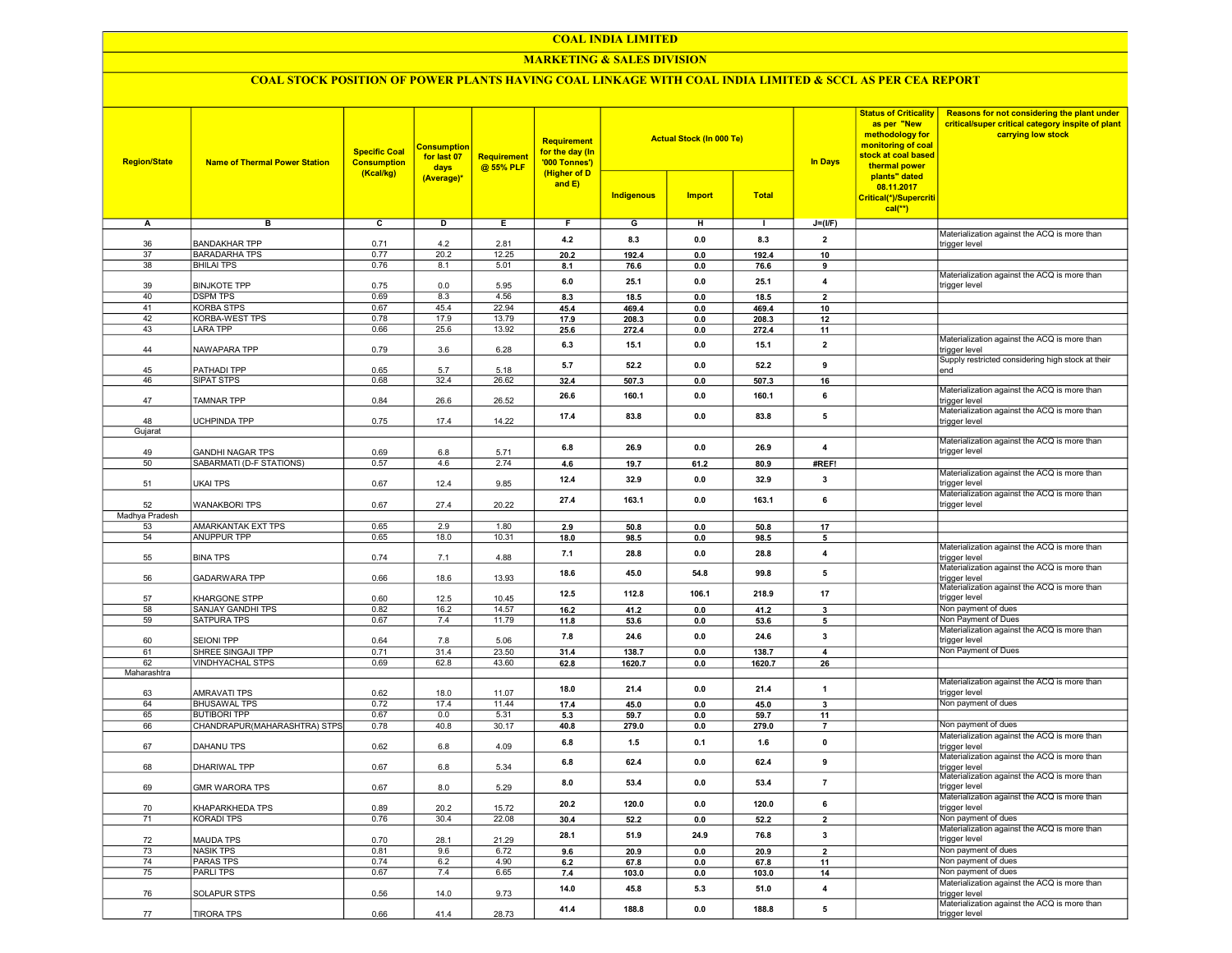#### COAL INDIA LIMITED

## MARKETING & SALES DIVISION

# COAL STOCK POSITION OF POWER PLANTS HAVING COAL LINKAGE WITH COAL INDIA LIMITED & SCCL AS PER CEA REPORT

| <b>Region/State</b>                 | <b>Name of Thermal Power Station</b>      | <b>Specific Coal</b><br><b>Consumption</b><br>(Kcal/kg) | <b>Consumption</b><br>for last 07<br>days | Requirement<br>@ 55% PLF | Requirement<br>for the day (In<br>'000 Tonnes')<br>(Higher of D |               | <b>Actual Stock (In 000 Te)</b> |                | <b>In Days</b>          | <b>Status of Criticality</b><br>as per "New<br>methodology for<br>monitoring of coal<br>stock at coal based<br>thermal power<br>plants" dated | Reasons for not considering the plant under<br>critical/super critical category inspite of plant<br>carrying low stock |
|-------------------------------------|-------------------------------------------|---------------------------------------------------------|-------------------------------------------|--------------------------|-----------------------------------------------------------------|---------------|---------------------------------|----------------|-------------------------|-----------------------------------------------------------------------------------------------------------------------------------------------|------------------------------------------------------------------------------------------------------------------------|
|                                     |                                           |                                                         | (Average)*                                |                          | and $E$ )                                                       | Indigenous    | <b>Import</b>                   | <b>Total</b>   |                         | 08.11.2017<br>Critical(*)/Supercriti<br>$cal(**)$                                                                                             |                                                                                                                        |
| A                                   | B                                         | $\overline{\mathsf{c}}$                                 | D                                         | E                        | F                                                               | G             | H                               | $\mathbf{I}$   | $J=(UF)$                |                                                                                                                                               |                                                                                                                        |
| 78                                  | WARDHA WARORA TPP                         | 0.66                                                    | 4.2                                       | 4.71                     | 4.7                                                             | 146.6         | 0.0                             | 146.6          | 31                      | $\overline{0}$                                                                                                                                |                                                                                                                        |
| Total of Western Region<br>Southern |                                           |                                                         |                                           |                          |                                                                 |               |                                 |                |                         |                                                                                                                                               |                                                                                                                        |
| Andhra Pradesh                      |                                           |                                                         |                                           |                          |                                                                 |               |                                 |                |                         |                                                                                                                                               |                                                                                                                        |
| 79                                  | DAMODARAM SANJEEVAIAH TPS                 | 0.66                                                    | 13.2                                      | 13.85                    | 13.8                                                            | 65.0          | 0.0                             | 65.0           | 5                       |                                                                                                                                               | Materialization against the ACQ is more than<br>trigger level                                                          |
| 80                                  | Dr. N.TATA RAO TPS                        | 0.77                                                    | 26.9                                      | 17.90                    | 26.9                                                            | 85.9          | 0.0                             | 85.9           | $\overline{\mathbf{3}}$ |                                                                                                                                               | Materialization against the ACQ is more than<br>trigger level                                                          |
| 81                                  | PAINAMPURAM TPP                           | 0.59                                                    | 14.3                                      | 10.21                    | 14.3                                                            | 106.7         | 77.0                            | 183.7          | 13                      |                                                                                                                                               | Materialization against the ACQ is more than<br>trigger level                                                          |
| 82                                  | RAYALASEEMA TPS                           | 0.76                                                    | 20.8                                      | 16.60                    | 20.8                                                            | 39.1          | 0.0                             | 39.1           | $\overline{\mathbf{2}}$ |                                                                                                                                               | Materialization against the ACQ is more than<br>trigger level                                                          |
| 83                                  | <b>SIMHADRI</b>                           | 0.78                                                    | 25.9                                      | 20.54                    | 25.9                                                            | 227.6         | 35.8                            | 263.4          | 10                      |                                                                                                                                               | Materialization against the ACQ is more than<br>trigger level                                                          |
| 84                                  | <b>SGPL TPP</b>                           | 0.53                                                    | 16.5                                      | 9.26                     | 16.5                                                            | 8.5           | 121.8                           | 130.3          | 8                       |                                                                                                                                               | Materialization against the ACQ is more than<br>trigger level                                                          |
| 85                                  | <b>VIZAG TPP</b>                          | 0.67                                                    | 8.9                                       | 9.20                     | 9.2                                                             | 84.2          | 0.0                             | 84.2           | 9                       |                                                                                                                                               | Less Supply of rakes from Railways                                                                                     |
| Karnataka                           |                                           |                                                         |                                           |                          |                                                                 |               |                                 |                |                         |                                                                                                                                               | Materialization against the ACQ is more than                                                                           |
| 86                                  | <b>BELLARY TPS</b>                        | 0.63                                                    | 18.9                                      | 14.23                    | 18.9                                                            | 78.3          | 0.0                             | 78.3           | 4                       |                                                                                                                                               | trigger level<br>Materialization against the ACQ is more than                                                          |
| 87                                  | <b>KUDGI STPP</b>                         | 0.63                                                    | 21.0                                      | 19.90                    | 21.0                                                            | 66.3          | 21.1                            | 87.4           | 4                       |                                                                                                                                               | trigger level<br>Materialization against the ACQ is more than                                                          |
| 88                                  | <b>RAICHUR TPS</b>                        | 0.66                                                    | 21.8                                      | 14.98                    | 21.8                                                            | 45.2          | 0.0                             | 45.2           | $\overline{2}$          |                                                                                                                                               | trigger level<br>Materialization against the ACQ is more than                                                          |
| 89<br>Tamil Nadu                    | YERMARUS TPP                              | 0.62                                                    | 14.3                                      | 13.09                    | 14.3                                                            | 102.1         | 0.0                             | 102.1          | $\overline{7}$          |                                                                                                                                               | trigger level                                                                                                          |
| 90                                  | <b>METTUR TPS</b>                         | 0.81                                                    | 5.2                                       | 8.98                     | 9.0                                                             | 107.2         | 0.0                             | 107.2          | 12                      |                                                                                                                                               | Materialization against the ACQ is more than<br>trigger level<br>Materialization against the ACQ is more than          |
| 91                                  | METTUR TPS - II                           | 0.78                                                    | 5.9                                       | 6.16                     | 6.2                                                             | 66.5          | 0.0                             | 66.5           | 11                      |                                                                                                                                               | trigger level<br>Materialization against the ACQ is more than                                                          |
| 92                                  | NORTH CHENNAI TPS                         | 0.82                                                    | 20.4                                      | 19.78                    | 20.4                                                            | 87.7          | 0.0                             | 87.7           | 4                       |                                                                                                                                               | trigger level<br>Materialization against the ACQ is more than                                                          |
| 93                                  | <b>TUTICORIN TPS</b>                      | 0.96                                                    | 4.3                                       | 13.31                    | 13.3                                                            | 87.0          | 0.0                             | 87.0           | $\overline{7}$          |                                                                                                                                               | trigger level<br>Materialization against the ACQ is more than                                                          |
| 94<br>Telangana                     | <b>VALLUR TPP</b>                         | 0.72                                                    | 19.5                                      | 14.26                    | 19.5                                                            | 144.6         | 0.0                             | 144.6          | $\overline{7}$          |                                                                                                                                               | trigger level                                                                                                          |
| 95                                  | <b>BHADRADRI TPP</b>                      | 0.69                                                    | 11.1                                      | 9.83                     | 11.1                                                            | 94.1          | 0.0                             | 94.1           | 8                       |                                                                                                                                               |                                                                                                                        |
| 96                                  | KAKATIYA TPS                              | 0.57                                                    | 13.9                                      | 8.33                     | 13.9                                                            | 149.6         | 0.0                             | 149.6          | 11                      |                                                                                                                                               |                                                                                                                        |
| 97                                  | <b>KOTHAGUDEM TPS (NEW)</b>               | 0.64                                                    | 11.0                                      | 8.46                     | 11.0                                                            | 108.7         | 0.0                             | 108.7          | 10                      |                                                                                                                                               |                                                                                                                        |
| 98                                  | KOTHAGUDEM TPS (STAGE-7)                  | 0.50                                                    | 9.4                                       | 5.23                     | 9.4                                                             | 35.7          | 0.0                             | 35.7           | 4                       |                                                                                                                                               |                                                                                                                        |
| 99                                  | <b>RAMAGUNDEM STPS</b>                    | 0.62                                                    | 31.0                                      | 21.33                    | 31.0                                                            | 139.3         | 0.0                             | 139.3          | $\overline{\mathbf{4}}$ |                                                                                                                                               |                                                                                                                        |
| 100                                 | RAMAGUNDEM-B TPS                          | 0.77                                                    | 0.9                                       | 0.64                     | 0.9                                                             | 10.5          | 0.0                             | 10.5           | 12                      |                                                                                                                                               |                                                                                                                        |
| 101                                 | <b>SINGARENI TPP</b>                      | 0.58                                                    | 8.8                                       | 9.12                     | 9.1                                                             | 112.3         | 0.0                             | 112.3          | 12                      |                                                                                                                                               |                                                                                                                        |
| Total of Southern Region            |                                           |                                                         |                                           |                          |                                                                 |               |                                 |                |                         | $\overline{0}$                                                                                                                                |                                                                                                                        |
| Eastern                             |                                           |                                                         |                                           |                          |                                                                 |               |                                 |                |                         |                                                                                                                                               |                                                                                                                        |
| Bihar                               |                                           |                                                         |                                           |                          |                                                                 |               |                                 |                |                         |                                                                                                                                               |                                                                                                                        |
| 102<br>103                          | <b>BARAUNI TPS</b><br><b>BARH I</b>       | 0.63<br>0.67                                            | 6.9<br>7.9                                | 5.90<br>5.84             | 6.9                                                             | 54.8<br>64.1  | 0.0<br>0.0                      | 54.8           | 8<br>8                  |                                                                                                                                               |                                                                                                                        |
| 104                                 | <b>BARH II</b>                            | 0.67                                                    | 15.8                                      | 11.67                    | 7.9                                                             | 128.1         | 0.0                             | 64.1           | 8                       |                                                                                                                                               |                                                                                                                        |
| 105                                 | KAHALGAON TPS                             | 0.80                                                    | 32.7                                      | 24.62                    | 15.8<br>32.7                                                    | 171.9         | 13.0                            | 128.1<br>184.9 | 6                       |                                                                                                                                               | Materialization against the ACQ is more than<br>trigger level                                                          |
| 106                                 | MUZAFFARPUR TPS                           | 0.77                                                    | 5.2                                       | 3.95                     | 5.2                                                             | 67.2          | 0.0                             | 67.2           | 13                      |                                                                                                                                               | Materialization against the ACQ is more than<br>trigger level                                                          |
| 107                                 | NABINAGAR STPP                            | 0.58                                                    | 17.8                                      | 15.21                    | 17.8                                                            | 173.5         | 0.0                             | 173.5          | 10                      |                                                                                                                                               |                                                                                                                        |
| 108                                 | NABINAGAR TPP                             | 0.69                                                    | 14.3                                      | 9.06                     | 14.3                                                            | 55.2          | 0.0                             | 55.2           | 4                       |                                                                                                                                               | Materialization against the ACQ is more than<br>trigger level                                                          |
| Jharkhand                           |                                           |                                                         |                                           |                          |                                                                 |               |                                 |                |                         |                                                                                                                                               |                                                                                                                        |
| 109                                 | BOKARO TPS 'A' EXP                        | 0.57                                                    | 5.4                                       | 3.78                     | 5.4                                                             | 102.4         | 0.0                             | 102.4          | 19                      |                                                                                                                                               |                                                                                                                        |
| 110                                 | CHANDRAPURA(DVC) TPS                      | 0.61                                                    | 4.2                                       | 4.06                     | 4.2                                                             | 141.9         | 12.6                            | 154.6          | 37                      |                                                                                                                                               |                                                                                                                        |
| 111                                 | JOJOBERA TPS                              | 0.69                                                    | 3.6                                       | 2.18                     | 3.6                                                             | 35.7          | 0.0                             | 35.7           | 10                      |                                                                                                                                               |                                                                                                                        |
| 112<br>113                          | <b>KODARMA TPP</b><br>MAHADEV PRASAD STPP | 0.62<br>0.70                                            | 14.0<br>8.6                               | 8.23<br>5.01             | 14.0<br>8.6                                                     | 101.7<br>36.8 | 4.4<br>0.0                      | 106.1<br>36.8  | 8<br>4                  |                                                                                                                                               | Materialization against the ACQ is more than                                                                           |
| 114                                 | MAITHON RB TPP                            | 0.64                                                    | 12.2                                      | 8.89                     | 12.2                                                            | 214.2         | 0.0                             | 214.2          | 18                      |                                                                                                                                               | trigger level                                                                                                          |
|                                     |                                           |                                                         |                                           |                          |                                                                 |               |                                 |                |                         |                                                                                                                                               |                                                                                                                        |